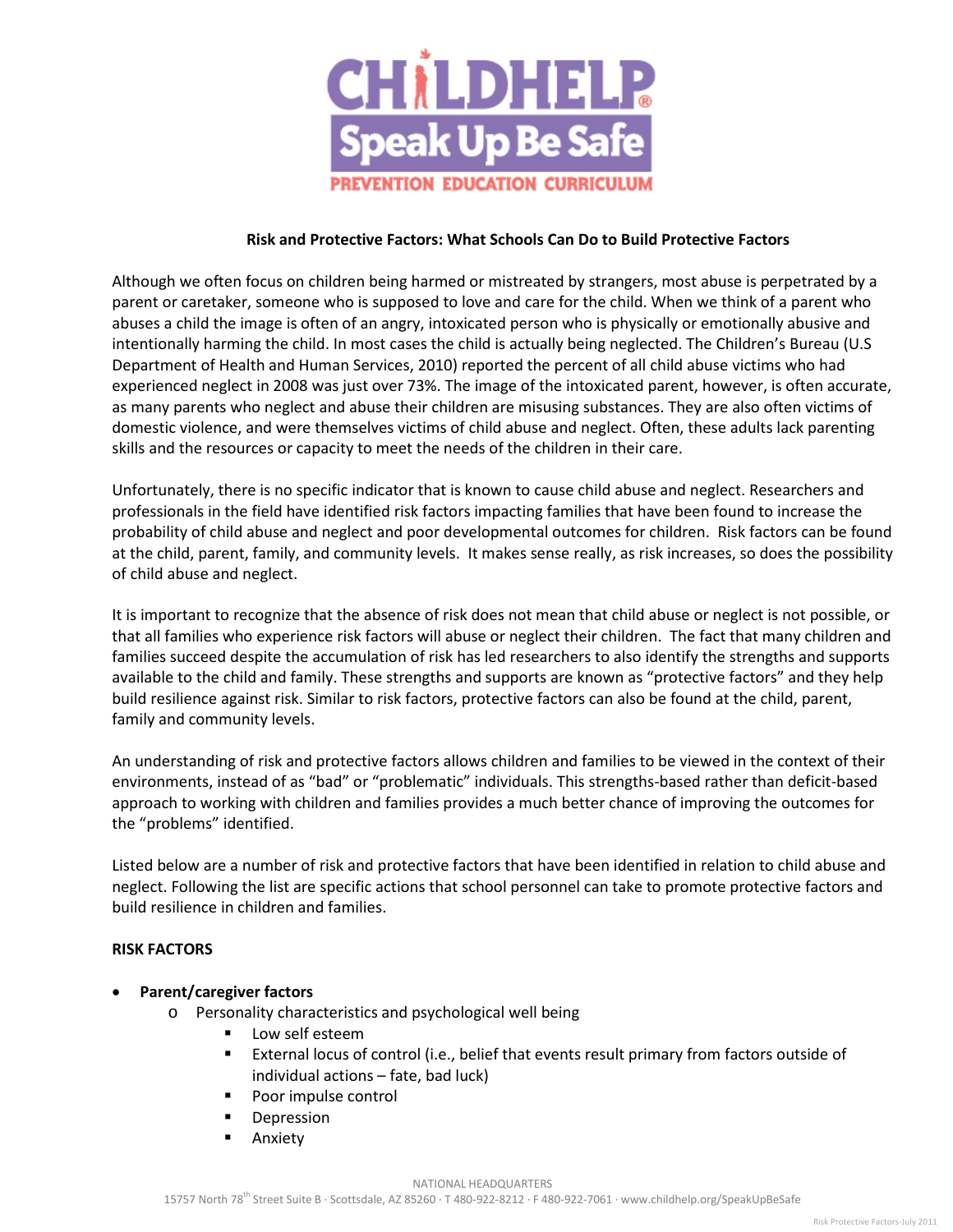- Anti-social behavior
- o History of abuse or neglect as a child
- o Substance abuse
- o Negative attitudes and attributions about a child's behavior
	- **Inaccurate knowledge of parenting and child development**
	- Unrealistic expectations of the child's abilities
	- Negative attitude child looks like ex-husband, child is "bad"

o Age - younger mothers at the time of child's birth –linked to the following contributing factors such as:

- **Lower economic status**
- Lack of social support
- **High stress levels**

## • **Family factors**

- o Family Structure<br>Single fa
	- Single families primarily with lower income
	- Families with few social supports
	- **EXTE:** Large family or many household members
	- Chaotic homes household with changing constellations of adult and child figures e.g., a mother and her children who live on and off with various others, such as the mother's mother, the mother's sister, or various boyfriends have been found to be at greater risk of neglect.
- o Marital Conflict and Domestic Violence

Children may witness parental violence -whether victims of abuse or not children exposed to domestic violence experience harmful psychological effects.

- o Stress
	- **Stressful life events**
	- **Parenting stress**
	- **Emotional distress**
- o Parent-Child Interaction
	- Parent seldom recognizes or rewards child's positive behavior
	- Parent has strong response to child's negative behavior
	- Harsh discipline hitting, prolonged isolations, verbal aggression
	- **Parent is less supportive, affectionate and playful**
	- Lack of positive parenting skills

## • **Child factors**

- o Age
	- **Infants and young children, due to their small physical size, early developmental status, and** need for constant care, can be particularly vulnerable to child maltreatment. Very young children are more likely to experience certain forms of maltreatment, such as shaken baby syndrome and non-organic failure to thrive. Teenagers, on the other hand, are at greater risk for sexual abuse.
	- Disabilities Children with physical, cognitive, and emotional disabilities appear to experience higher rates of maltreatment than do other children.
	- Children perceived as "different" or having special needs, including children with disabilities, children with chronic illnesses or children with difficult temperament are at greater risk of maltreatment.
	- The demands of caring for these children may be overwhelming.
	- **Disruptions may occur in the bonding or attachment if the child and parent are separated by** frequent hospitalizations.
	- Child may be unresponsive to affection.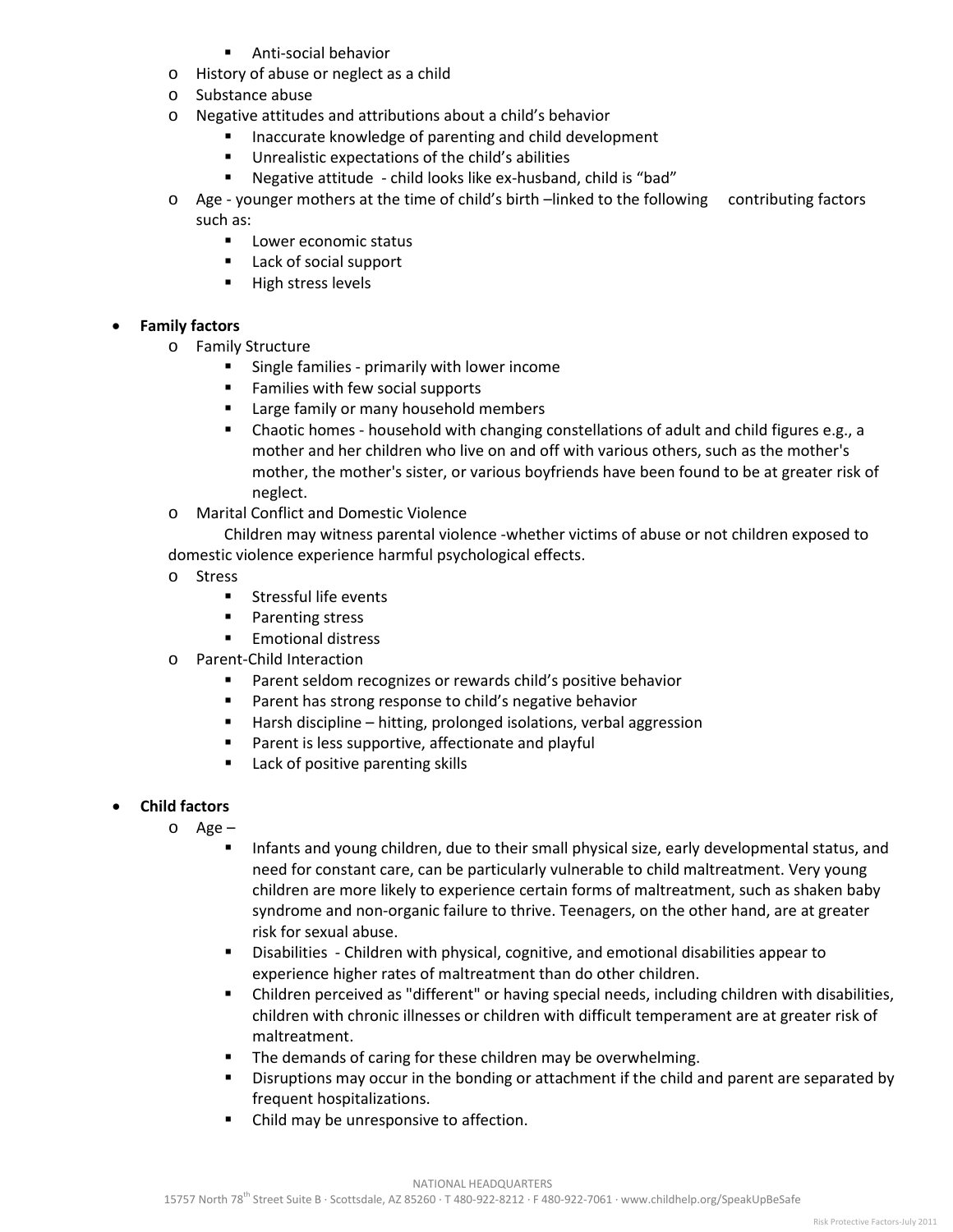- Child may not understand that the abusive behaviors are inappropriate, and is unlikely to escape or defend self.
- Societal attitudes, practices, and beliefs devalue and depersonalize children with disabilities
- o Other Child Characteristics:
	- **Premature infant**
	- **Low birth-weight infant**
- These factors may be attributable to higher maternal stress heightened by high caregiver demands, but it also may be related to poor parental education about low birth-weight, lack of accessible prenatal care, and other factors, such as substance abuse or domestic violence
	- o Aggression
	- o Attention deficit
	- o Difficult temperament
	- o Behavior problems -or the parental perceptions of such problem
- **Environmental Factors**  often in combination with parent, family, and child factors
	- o Unemployment or inability to provide economically
	- o Poverty
	- o Social isolation
	- o Violent communities in unsafe neighborhoods violence may seem acceptable, especially for those who witness it more frequently.

## **PROTECTIVE FACTORS**

- **Parent/caregiver factors**
	- o Nurturing and Attachment
		- **Love**
		- **Acceptance**
		- **Positive guidance**
		- **•** Protection
	- o Knowledge of Parenting Skills
		- **Respectful communication**
		- **EXECONS** Consistent rules and expectations
		- **Authoritative parenting**
	- o Knowledge of Child Development
		- **Safe opportunities for independence**
		- **■** Motivation
		- **Encouraging curiosity**
	- o Parental Resilience
		- Capacity to cope with stress
	- o Concrete Supports-ability to meet basic needs
		- Food
		- **Clothing**
		- Housing
		- **Transportation**
	- o Access to essential services
		- Child care
		- Health care
		- Mental health service
	- o Social Connections
		- Emotionally supportive friends, family, and neighbors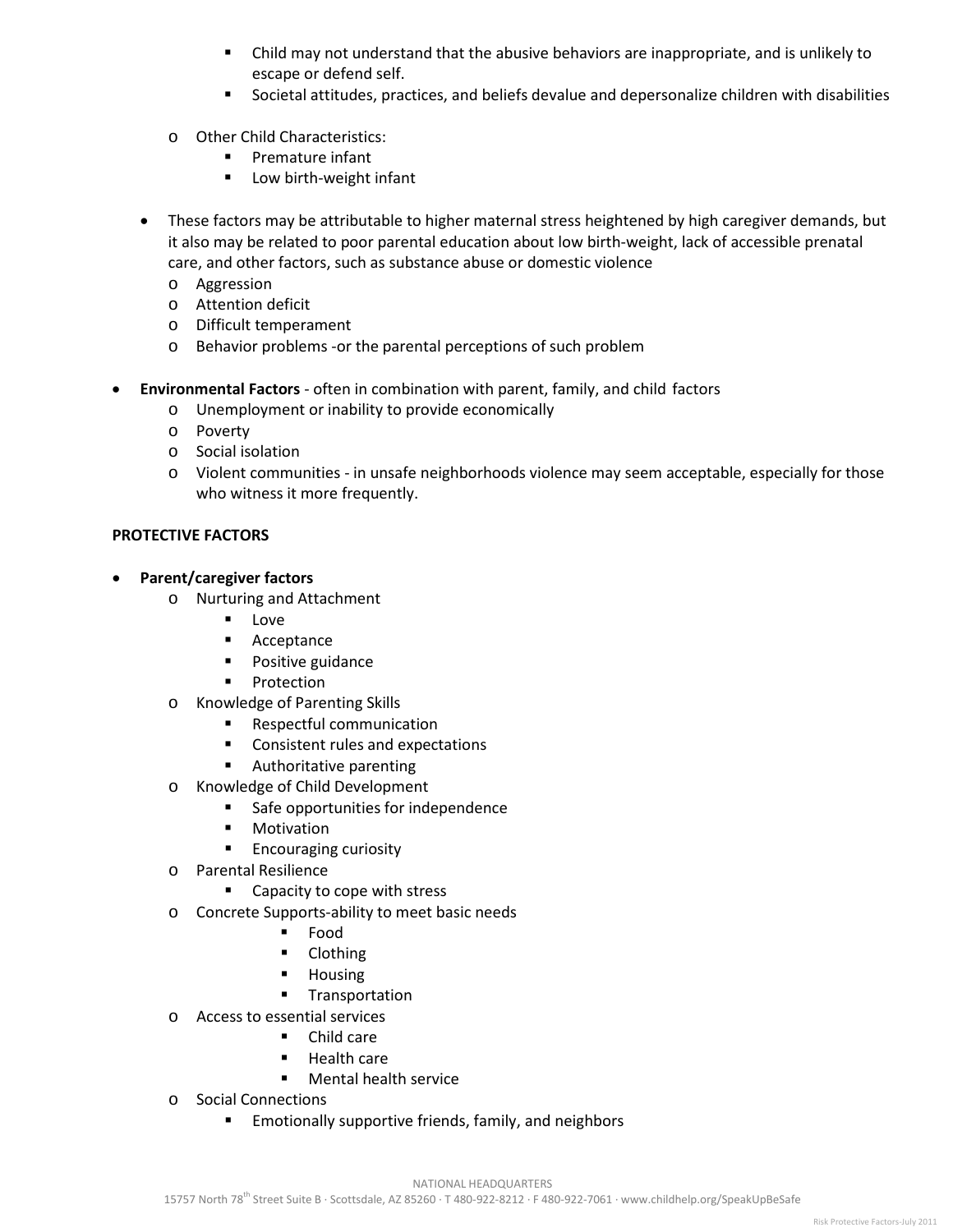- Child factors Personal Values, Beliefs, and Behaviors
	- o Social Competence
		- **Responsiveness**
		- **•** Communication
		- **Empathy**
		- **Caring**
		- **Compassion**
		- **-** Altruism
		- **Forgiveness**
	- o Problem Solving Skills
		- **Planning**
		- **Flexibility**
		- **Resourcefulness**
		- **•** Critical thinking
		- **Insight**
	- o Autonomy<br>Po
		- Positive identity
		- **Internal locus of control**
		- **Initiative**
		- **Self-efficacy**
		- **Resistance**
		- **E** Self-awareness
		- Mindfulness self-aware, present in the moment
		- **Humor**
	- o Sense of Purpose<br>Goal direo
		- Goal direction
		- **Achievement motivation**
		- **Educational aspirations**
		- **Special interest**
		- **•** Creativity
		- **Imagination**
		- **-** Optimism
		- **Hope**
		- **Faith**
		- **Spirituality**
		- **Sense of meaning**
- Family factors
	- o Warmth
	- o Cohesion as Family group
	- o Positive Relationship with Parent or Parent Figure
	- o Physical and Psychological Safety
	- o Structure
	- o Absence of Stress
- **Environment**
	- o Caring Relationships
	- o High Expectations
	- o Opportunities for Participation
	- o Positive Peer Influence
	- o Available Mentors
	- o Sense of Place/Culture/Identify
	- o Sense of Community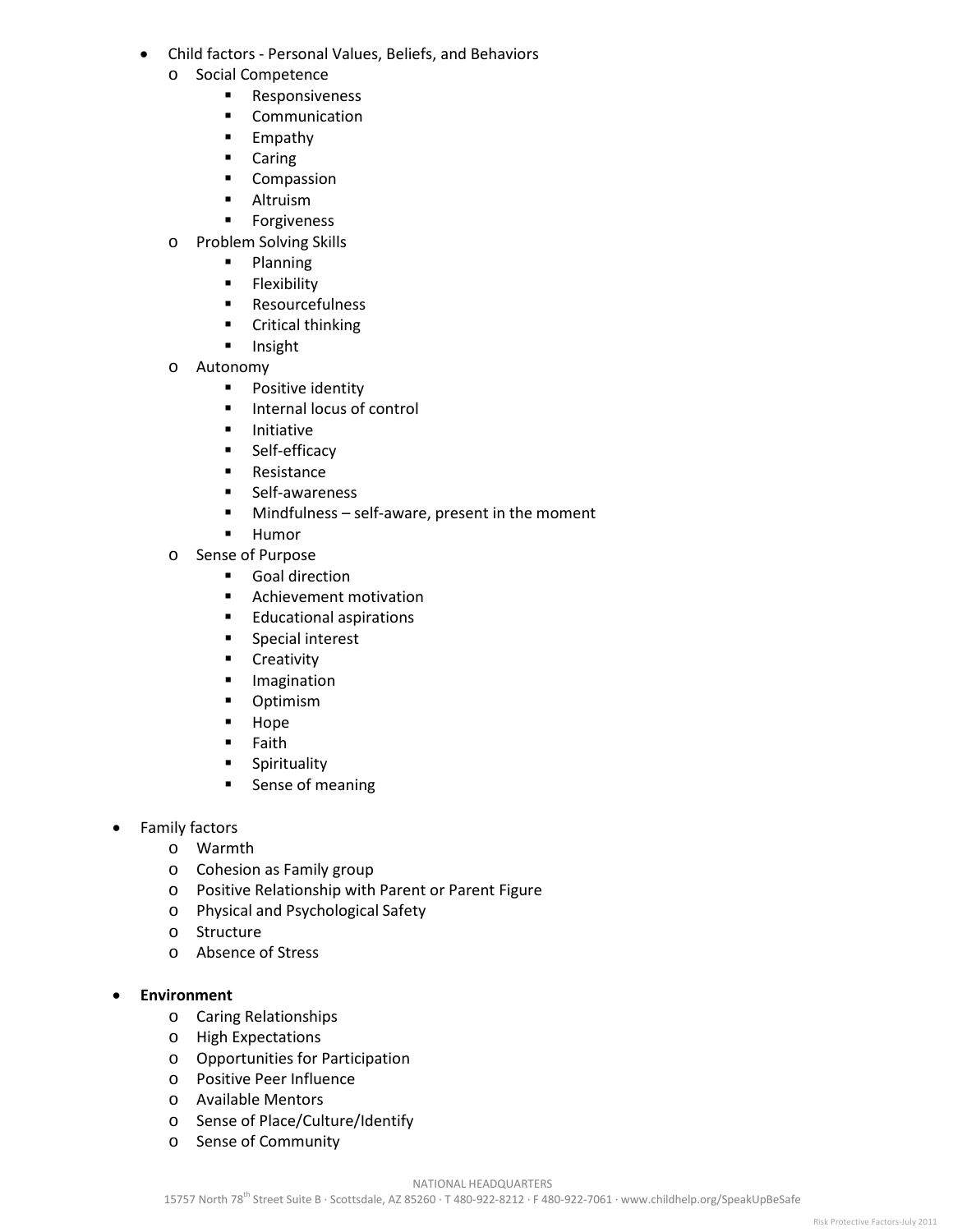- o Safe
- o Opportunities for Positive Activities
	- Religious community
	- After school programs
	- Safe, enjoyable activities
- o Availability of Social Supports

## **What Schools Can Do to Promote Protective Factors?**

Schools have an enormous influence in supporting and strengthening protective factors in the children, families and communities. For children ages 5 to 12 years, the school may play an even more significant role than the family unit. The daily contact schools have with children provides many opportunities for children to acquire internal and external protective factors associated with resilience. Schools provide a critical context in shaping children's self efficacy and sense of control over their lives. With this, an incredible opportunity to minimize and in many instances, prevent or mitigate future problems for these children.

Recognition of the critical role the school environment can provide in promoting resilience and positive outcomes for children is increasing worldwide. As a result three key factors for developing resilience in children have been identified, these are:

- o Caring Relationships
- o High Expectations and Academic Standards
- o Opportunities for Participation and Contribution

Schools that keep these factors in mind and embed them into the daily interactions with children have been found to improve outcomes for children. When the environment is supportive, challenging, and involving, and the potential of each child recognized, protective factors and resilience are promoted. Every interaction becomes an opportunity to build protective factors and promote resilience.

Teachers don't need to become experts in psychology, they need only to understand the potential their attitude about children and their interactions with them have. They need to be aware of their words and plan for activities and opportunities to promote the potential in each child. If the teacher conveys optimism about the future, the children will be hopeful, but if the attitude is negative the opportunity to develop hope is lost.

Promoting resilience does not stop with the teachers. Children and families also need to be supported within the school and the school community. Every level of the school can engage in identifying opportunities to develop protective factors.

Protective Factors for  $1<sup>st</sup>$  Graders –

According to Erikson, children in first grade are learning initiative. At this age the child is actively engaged in play and is busy. Make believe and pretend are what play is about. It is sometimes difficult for these children to separate play from reality. It is not uncommon for a child this age to tell a far fetched story about something that "really" happened. First graders are curious about everything, especially what someone else is doing. They want to help and ask many questions. If the child is dismissed or rejected he or she may feel guilty or bad.

## **Tips for increasing protective factors and developing resilient 1st Graders**

- Provide unconditional love
- Use words to express caring
- Help children label their feelings and express them
- Help children recognize and label the feelings of others
- Help children learn to comfort and calm themselves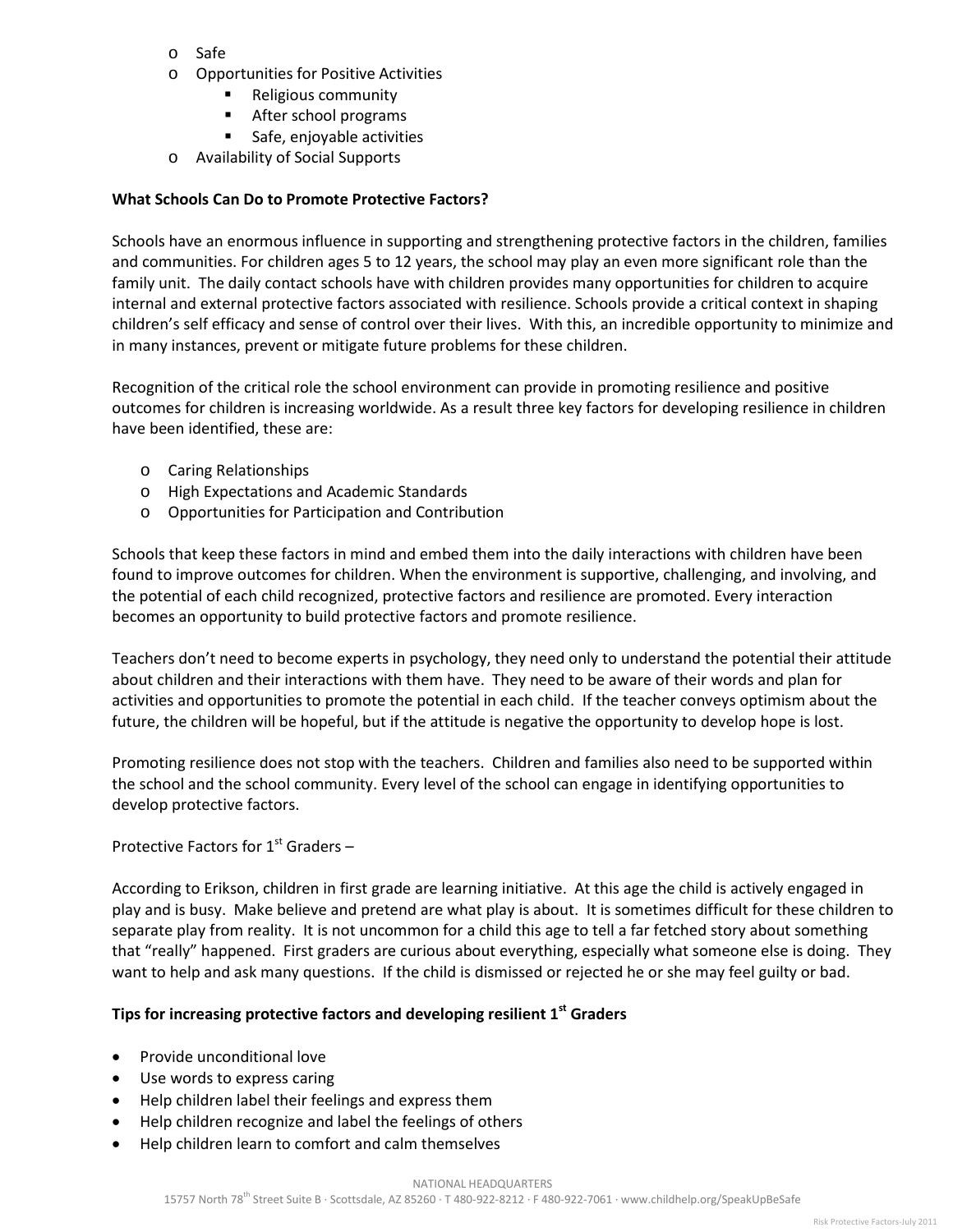- Provide ample praise
- Encourage curiosity and independence
- Provide challenges to children but do so gradually
- Provide a safe environment
- Encourage sharing of ideas and feelings
- Encourage empathy
- Provide recognition to children who act with empathy
- Model problem solving, courage, optimism in the face of adversity
- Maintain positive attitudes and behavior
- Encourage problem solving to resolve interpersonal problems
- Provide clear rules, enforce them with consequences when rules are broken
- Provide firm discipline
- Provide reconciliation when discipline is needed
- Assist children to take responsibility for behavior
- Establish clear rules, set limits, and enforce consequences
- Provide encouragement and guidance when errors are made or failures occur
- Provide comfort and encouragement in stressful situations
- Model appropriate behavior in stressful situations
- Seek help when needed
- Encourage flexibility in responding to different situations and approach to learning

# **Protective Factors for 3rd through 5th Graders**

According to Erikson, children from third to fifth grade are learning about industry. Children are moving from play to mastering life skills and belief in their ability to succeed. This is when many children master reading, writing, and math skills. The child's image of him or herself is important and the child is looking for peer acceptance and approval. If a child in this stage is not successful or hears only about failures, the child will feel insecure and doubt his or her ability to succeed.

## **Tips for increasing protective factors and developing resilient 3rd – 5th Graders.**

- Provide unconditional love
- Express caring verbally
- Encourage independent efforts at problem solving, provide assistance when requested or indicated
- Help the child identify, express, and manage feelings
- Confront and correct negative talk of self or others
- Identify and label community values, model behavior that supports such values
- Provide reasons for rules and expectations, obtain commitment from group to support them.
- Provide amble praise for success and positive behavior
- Practice problem solving for conflicts, school work, and problems
- Encourage open communication
- Discuss feelings
- Set achievable goals for each student, provide feedback and encourage all effort
- Recognize failures as opportunities
- Encourage children to accept responsibility for attitude, behavior and work
- Provide an opportunity for reconciliation when rules are broken and consequence is enforced.
- Model flexibility in responding to challenges and adversity
- Encourage empathy for others

Additional resources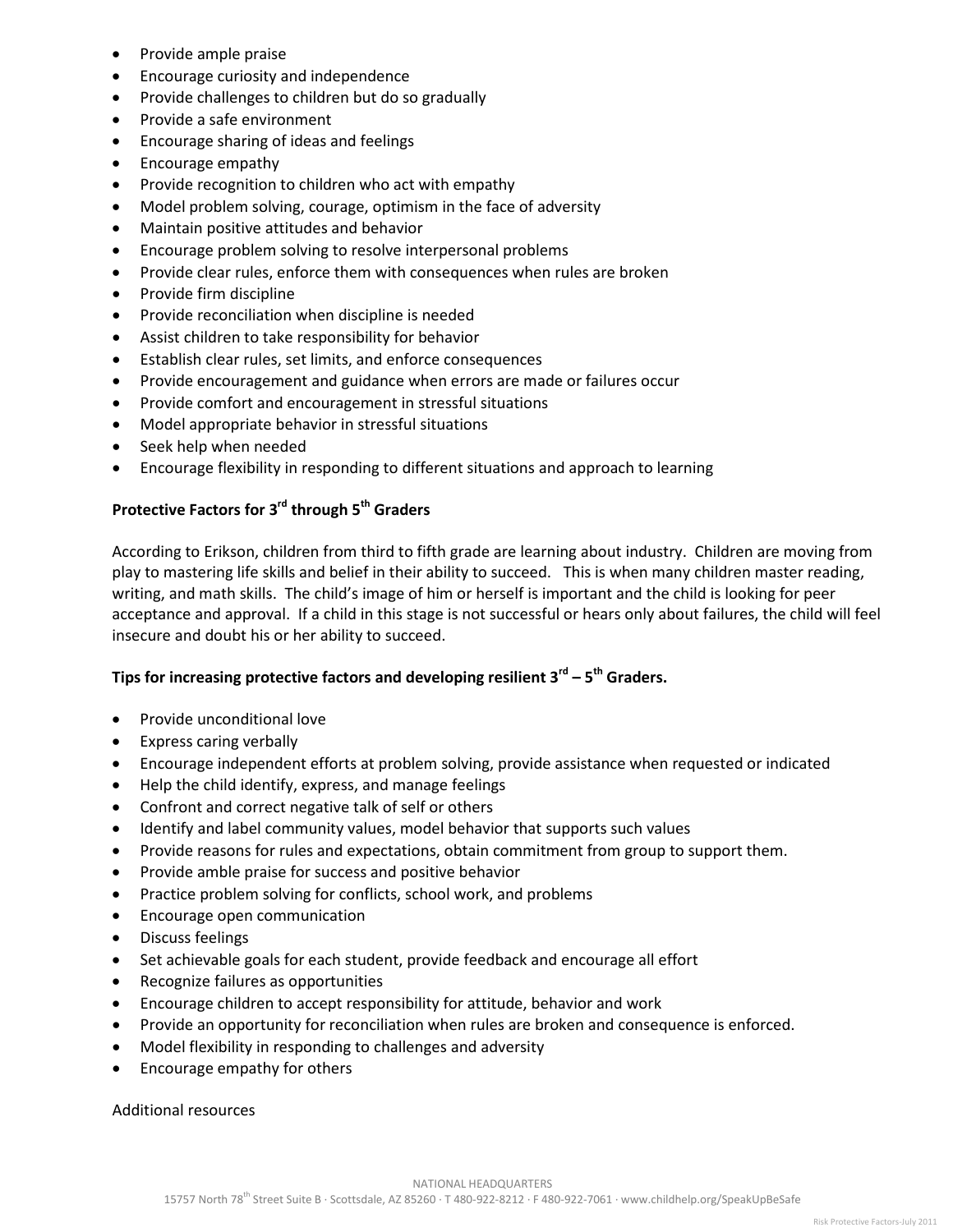About resiliency for schools, parents and kids can be found at: <http://www.embracethefuture.org.au/resiliency/index2.htm>

For further information on risk and protective factors <http://www.childwelfare.gov/can/factors/>

For more ideas for schools for developing protective factors in children and their families. Includes handouts for parents and other resources Strengthening Families and Communities:2010 Resource Guide

## [http://www.childwelfare.gov/pubs/res\\_guide\\_2010/](http://www.childwelfare.gov/pubs/res_guide_2010/)

## **Caring relationships are developed when teachers:**

- Have genuine concern for every child in their care
- Are prepared to listen to students' concerns and provide empathy and understanding
- Recognize and believe in each child's potential
- Nurture individual children's strengths
- Provide encouragement
- Challenge negative behaviors
- Model positive behaviors and attitudes
- Reframe negative thoughts about challenging children, try to find a context for the disruptive behaviors
- Encourage cooperation and peer support
- Don't allow put-downs of any kind
- Encourage formal and informal communication between teachers and parents
- Develop strategies for addressing issues with parents

(Geary, 1988; Benard, 1995).

Schools create high expectations and academic standards when they:

- Set achievable goals for improving performance, for the individual child, teachers, classroom and school
- Provide support to students experiencing learning challenges
- Emphasize the importance of academic achievement
- Emphasize reading
- Set high expectations for staff, provide feedback and support to staff so goals become achievable
- Encourage children's active involvement in the learning process
- Provide a positive learning climate by expecting order and discipline
- Set goals for attendance
- Provide basic skills instruction
- Help children learn study skills
- Provide ample use of praise of good performance
- Smaller class room size
- Assign homework regularly
- Provide multiple opportunities for children to take responsibility and be involved

#### (Cotton, 2001; Howard & Johnson (1998)

#### **Opportunities for participation and contribution**

Rutter's (1979) found that successful schools provided many different opportunities for students to take on responsibility and participate in a meaningful way. Offering a variety of options for involvement, children were able to find something that interested them, that fit their skills and ability and they could succeed at. Examples of such opportunities for participation include: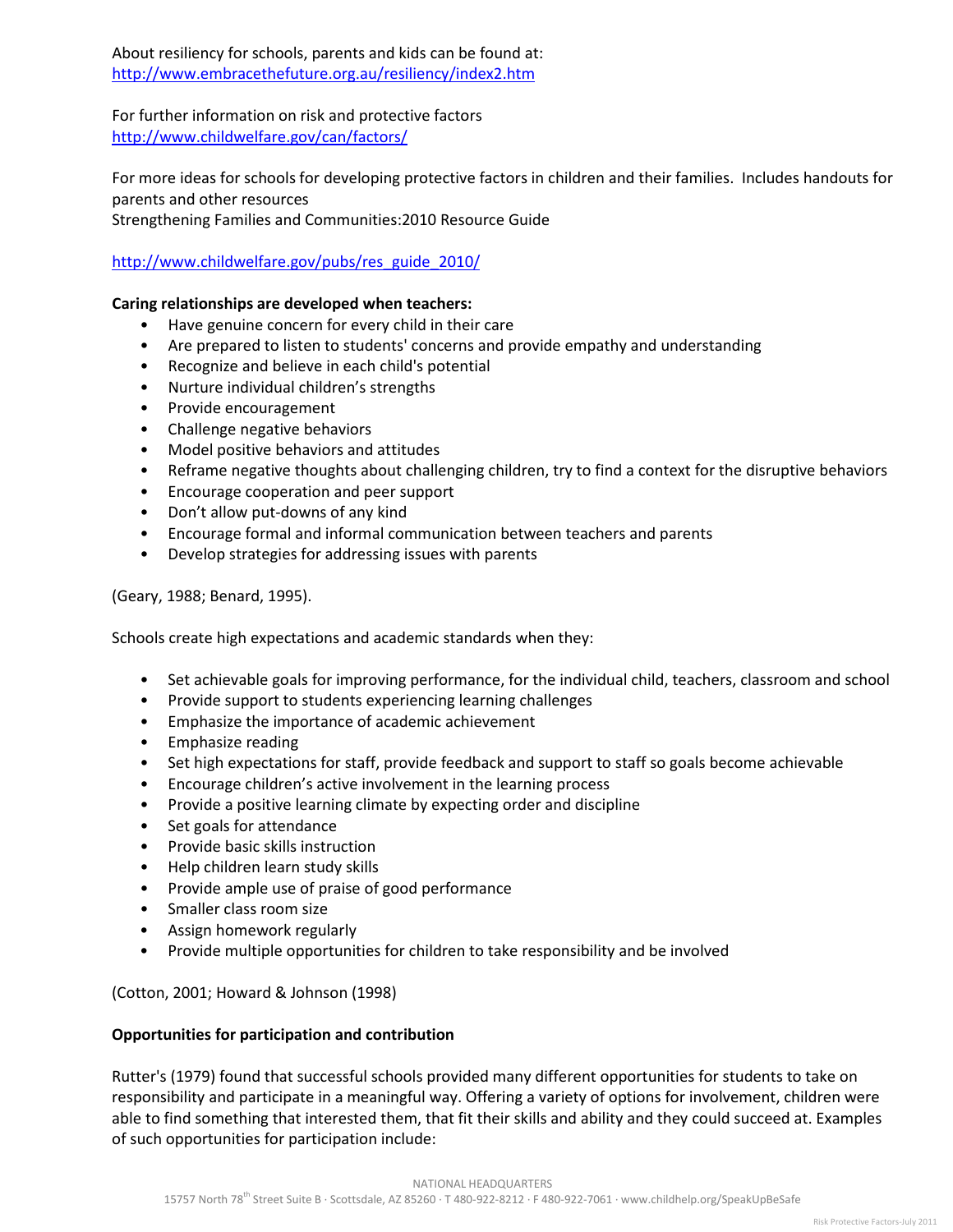- Use a co-operative learning approach
- Allow students to identify topics for curriculum
- Hold classroom meetings to address and solve problems
- Set goals and encourage student involvement in the assessment of progress
- Allow children to establish classroom rules
- Provide children with opportunities to take responsibility including:
	- o mentor younger children
	- o organize a school or classroom event
	- $\circ$  create a system to learn skills and take on the responsibility of monitoring the playground and resolve conflicts
	- o provide leadership in a learning experience

(Bickart & Wolin, 1997)

#### **Schools can enhance resilience and build protective factors by providing:**

- High expectations of students
- Available social supports -school counselors, school resource officer, teachers
- Consistent structure, rules, and routines
- Ample use of praise of good performance
- Smaller classroom size
- Homework assigned regularly
- Firm, but not severe discipline
- Multiple opportunities for children to take responsibility and be involved
- Active involvement in the learning process

#### *References*

*Anthony, E. K., Alter, C. F., & Jenson, J. M. (2009). Development of a risk and resilience-based out-of-school time program for children and youths. Social Work, 54(1), 45-55.* 

*Benard, B. (1995). Fostering Resilience in Children. Council for Exceptional Children (ERIC Digest No. ED386327).*

- *Bernat, F. P. (2009). Youth resilience: Can schools enhance youth factors for hope, optimism, and success? Women & Criminal Justice, 19(3), 251-266.*
- *Bickart, T. & Wolin, S. (1997). 'Practicing Resilience in the Elementary Classroom.' Principal Magazine, Nov 97. Available at [www.projectresilience.com/article17.htm](http://www.projectresilience.com/article17.htm)*
- *Bottrell, D. (2009). Dealing with disadvantage: Resilience and the social capital of young people's networks. Youth & Society, 40(4), 476- 501.*

*Cotton, K. (2001). 'Expectations and Student Outcomes.' Northwest Regional Educational Laboratory. Available at: [www.nwrel.org/scpd/sirs/cu7.html.](http://www.nwrel.org/scpd/sirs/cu7.html)*

*Coulton, C. J., Crampton, D. S., Irwin, M., Spilsbury, J. C., & Korbin, J. E. (2007). How neighborhoods influence child maltreatment: A review of the literature and alternative pathways. Child Abuse & Neglect, 31(11-12), 1117-1142. doi:DOI: 10.1016/j.chiabu.2007.03.023* 

*Geary, P.A. (1988). 'Defying the Odds?": Academic success among at-risk minority teenagers in an urban high school.' (Report No. UD-026- 258). Paper presented at the annual meeting of the American Educational Research Association, New Orleans, La.*

*Grothberg, E.H. (1995). A guide to promoting resilience in children: Strengthening the human spirit. The Bernard Van Leer Foundation. Retrieved May 3, 2001, from http://www.resilnet.uiuc.edu/library/grotb95b.html#a ppendix1*

*Howard, S. & Johnson, B. (1998). 'Tracking Student Resilience'. Paper presented to the 1998 Annual Conference of the Australian*